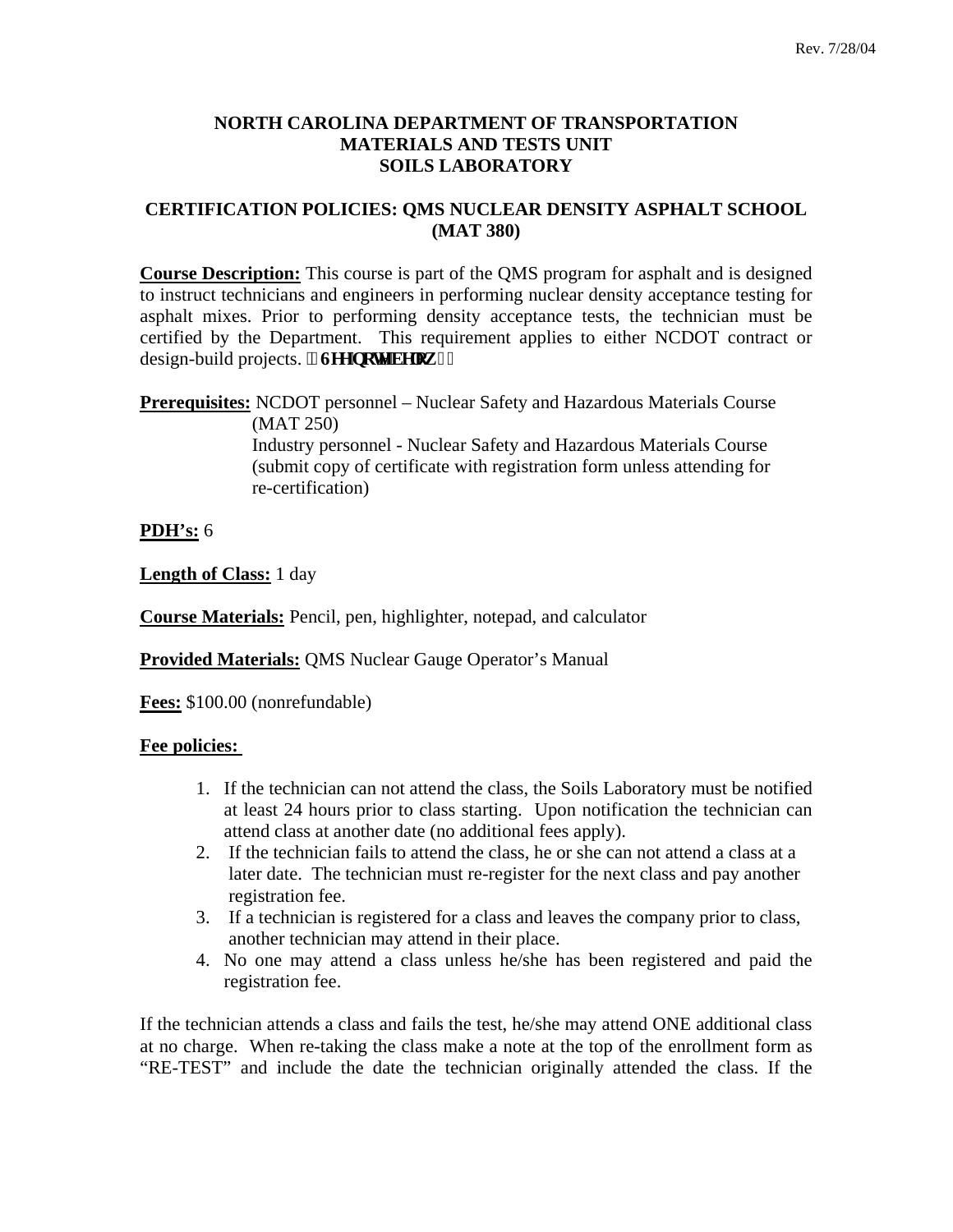technician fails the test a second time, the registration fee will be charged to retake the class a third time.

5. The NCDOT will accept the required nuclear safety-training certificate as long as the Radiation Protection Section (NCDENR) has approved the training course.

**Certification Process:** Must attend class and pass a written exam. The exam is open book and the minimum passing grade is 80. Once the technician successfully completes the class he/she will be entered into HiCAMs with a "pending" status. To become a certified QMS nuclear gauge operator, a Technical Trainer must perform the necessary field training with the technician. Call the Soils Laboratory at least two weeks prior to needing the technician certified.

For NCDOT personnel a film badge will have to be ordered unless the technician is already receiving one. Once the film badge arrives (allow two weeks from the day of ordering) the Technical Trainer will call to schedule an appointment for field training. The Technical Trainer will perform the necessary training including the following items: nuclear gauge handling, operation, transportation, radiation safety, and storage. Once the Technical Trainer judges that the technician can properly perform the density acceptance testing and operate, handle, transport, store a nuclear device according to our nuclear license regulations, the Trainer will issue the card(s) and certificate(s).

For industry personnel a Technical Trainer will not perform any field training unless the technician has met the minimum requirements for nuclear gauge operation. The technician's status will be changed in HiCAMs from "pending" to "active" and he/she will remain certified for 3 years after receiving the field training. The technician must receive an annual review in the field each year by a Technical Trainer, and if warranted, the Technical Trainer can revoke a certification at anytime.